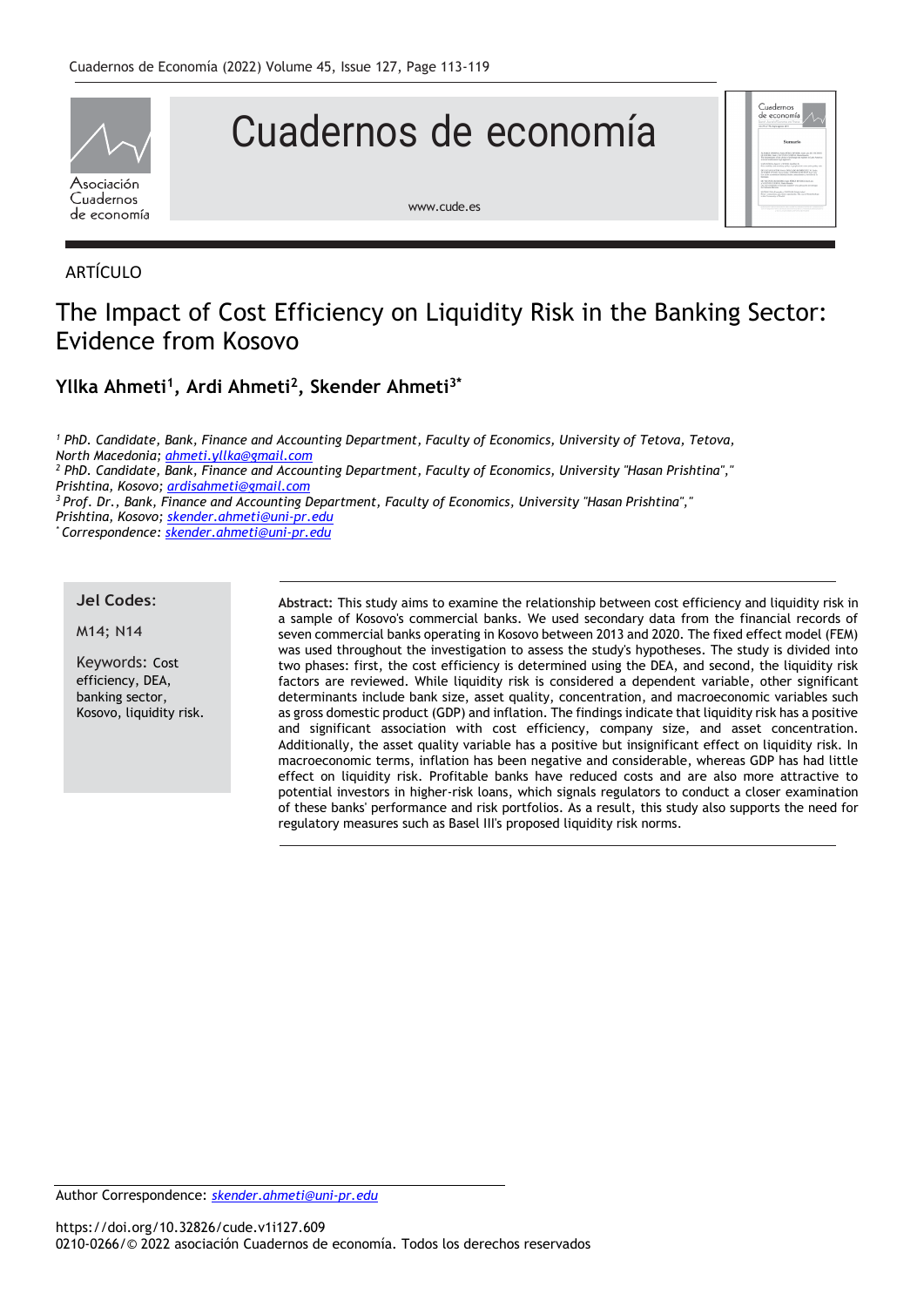#### **1. Introduction**

Liquidity risk is the risk of incurring losses resulting from the inability to meet payment obligations promptly when they become due or from being unable to do so at a sustainable cost [\(Smaoui, Mimouni, Miniaoui, & Temimi, 2020\)](#page-6-0). Liquidity risk indicates the level of security expressed through the liquid assets that the bank keeps available for its day-to-day commercial and financial activities, or liquidity risk arises from small inflows versus large financial outflows [\(Ahamed, 2021\)](#page-5-0). When creating this disproportion between financial inflows and financial flows, the bank faces difficulties securing additional funds, either by increasing the liabilities or returning the assets immediately, at a reasonable cost, affecting its profitability. When researching the adequate literature on liquidity risk, we came across more credit risk literature. So, in general, there is a lack of literature that explains the liquidity risk and even less about the impact of cost efficiency on liquidity risk.

Hussain et al. (2012) stated that the Basel I Agreement established regulatory requirements for credit risk and market risk. Jones and Knaack (2019) noted that the Basel II Agreement takes operational risk into account, but liquidity risk is seldom mentioned. Additionally, the Basel III Agreement emphasizes liquidity risk, which has emerged as one of the primary concerns facing banks and other financial institutions in recent years. Liquidity risk is a multidimensional and rather complex issue for the banking sector. Numerous internal factors amplify their effect on liquidity risk. However, they can be managed by the bank and macroeconomic factors affecting liquidity risk, which are therefore uncontrollable and their impact on liquidity risk. Banks are exposed to liquidity risk due to their position in financial intermediation, which converts clients' short-term deposits into long-term loans.

As stated by [Sopan and Dutta \(2018\),](#page-6-1) the liquidity problem also arises due to the decisions of depositors to withdraw their deposits; therefore, the bank does not have sufficient cash at its disposal. The literature on liquidity risk has primarily focused on the bank's operation or failure. Additionally, earlier empirical research examined the causes of bank profitability primarily by using liquidity ratios to quantify bank liquidity and the inclusion of liquidity risk as an exogenous variable. There are, however, a few studies that examine the underlying causes of liquidity risk. Previous empirical research indicates that liquidity risk has a mixed influence on bank profitability. Some studies such as [Mohammad, Asutay, Dixon, and Platonova](#page-6-2)  (2020), [Galletta and Mazzù \(2019\),](#page-6-3) and [Alsyahrin, Atahau, and](#page-6-4)  Robiyanto (2018) have found a positive effect. Others such as [Saleh and Abu Afifa \(2020\)](#page-6-5) and [Tvaronavičienė, Masood, and](#page-6-6)  Javaria (2018) have found a negative effect between liquidity risk and bank profitability, while the third group of papers finds that banks with high liquidity have low-interest margins.

Cost efficiency is about saving money to improve a product [\(Amin & Ibn Boamah, 2020\)](#page-6-7). Companies' measurement of cost efficiency is performed by comparing the cost incurred and the revenue generated by the same process. While commercial activity does not end with cost efficiency, it is a critical business plan component. Cost-efficiency and association with liquidity risk are critical characteristics that must be thoroughly examined. Additionally, assessing the effect of cost efficiency on bank risk is critical, particularly for liquidity management purposes.

Researchers such as [Assaf, Berger, Roman, and Tsionas \(2019\)](#page-6-8) and [Al-Khasawneh, Essaddam, and Hussain \(2020\),](#page-6-9) in their studies, have found that efficiency results in low banking risk, while other researchers such as [Rekik and Kalai \(2018\)](#page-6-10) and [Safiullah and Shamsuddin \(2019\)](#page-6-11) show that efficiency encourages taking banking risk. Other research examining the

relationship between cost efficiency and liquidity risk discovered conflicting results, demonstrating that there is no indication that the efficiency disparities between types of banks affect their risk and performance. Why were commercial banks operating in Kosovo selected to analyze the impact of cost efficiency on liquidity risk? Kosovo is considered a solid profit center in the banking industry nowadays. Several banks, including foreign banks, some even domestic ones, are taking advantage of the lucrative business in Kosovo due to the rapid growth mainly of trade.

There is no doubt that Kosovo is recognized as a center of growth in the banking sector. Therefore, we intend to evaluate the impact of cost efficiency on liquidity risk specifically. Since 2001, the number of commercial banks in Kosovo has grown steadily. In 2001, seven commercial banks operated in Kosovo, mainly with foreign capital. According to the Association of Banks in Kosovo, Kosovo currently maintains 11 (eleven) commercial banks, accounting for 67.8 percent of the financial sector's total assets. Even though Kosovo has 11 commercial banks, it is believed that there is still room for fresh investments, particularly from developed nations, that would aid in the development of various economic sectors and reduce the country's unemployment rate.

The study objective is to explore the impacts of asset quality, cost efficiency, bank size, asset concentration, GDP, and Inflation on liquidity risks. Asset liquidity or liquidity risk has been a favorite topic among scholars. Still, the present study greatly contributes to the literature as it removes many literary gaps. First, mostly in the past studies, the assets' impacts on liquidity risks have been examined without giving attention to different aspects of assets. But as the present study discusses the impacts of quality of assets, cost efficiency, and asset concentration on liquidity assets, it removes the literary gap. Second, in prior literature, different research surveys have examined the impacts of assets quality, costs efficiency, bank size, assets concentration, GDP, and Inflation on liquidity risks. The present study that examines the impacts of assets quality, costs efficiency, bank size, assets concentration, GDP, and Inflation on liquidity risks with the help of the same research survey adds to the literature. Third, though the banking sector of Kosovo is of great importance to the economy, no study has been conducted for the analysis of the impacts of assets quality, costs efficiency, bank size, assets concentration, GDP, and Inflation on liquidity risks. The present paper examines the effects of asset quality, cost efficiency, bank size, asset concentration, GDP, and inflation on Kosovo's banking industry liquidity concerns.

The following is the structure of the paper: The second section summarizes existing research on the effects of asset quality, cost efficiency, bank size, asset concentration, GDP, and inflation on liquidity risks. The third section details the data gathering and analysis technique, culminating in the study's findings. The study's findings are then compared to prior literature to determine whether they are supported by prior research. The study's conclusions, consequences, and findings are then presented.

#### **2. Literature Review**

Numerous studies have dealt with cost-effectiveness analysis or the impact of liquidity risk on efficiency in the literature. Still, very few of these studies have incorporated the role of efficiency in liquidity risk. Several studies have examined the banking industry's efficiency through technical efficiency. It refers to achieving maximum potential output from given quantities of input factors while taking physical output relationships into account, or allocation efficiency or price efficiency, which refers to a firm's ability to choose the optimal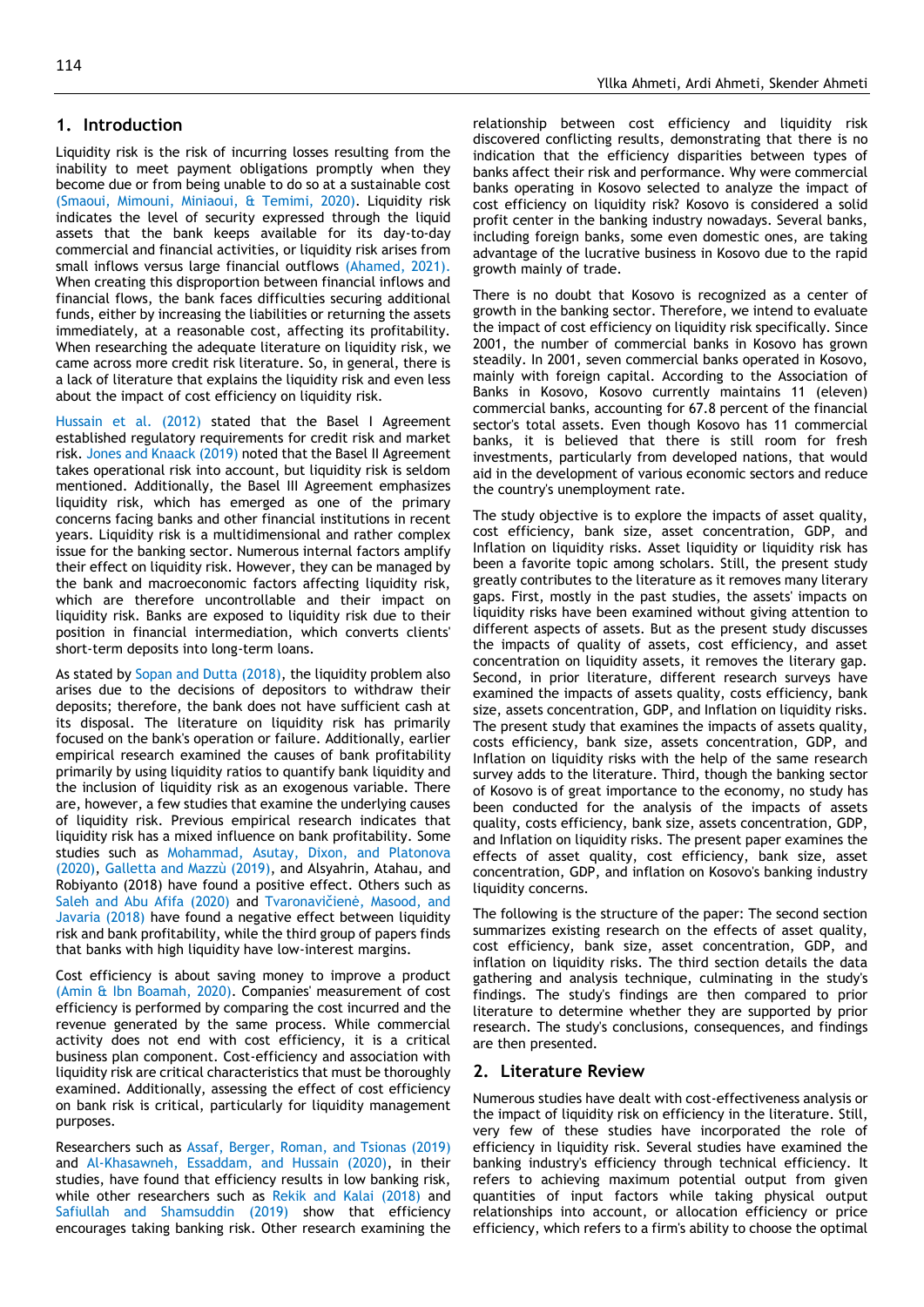combination of inputs while taking input prices into account but also the efficiency of the scalability. (Shamshur  $\&$  Weill, [2019\)](#page-6-12).

Another group of studies examined efficiency and risk concerning a country's economy by sampling many banks or conducting cross-country studies. Certain researchers have relied on ratio analysis, while others have relied on frontier analysis. Commonly, ratio analysis studies evaluate the reports of profitability, liquidity, solvency, and leverage, which in most cases show the company's good performance. As is noted by [Coccorese and Ferri \(2020\),](#page-6-13) the ratios approach is simple to use. Still, it can be not very clear when applied to the multiinput and multi-output banking industry as it does not reflect all the inputs used to generate outputs.

Moreover, the ratios approach ignores the interactions between multiple inputs and outputs, hindering its predictive capability. These shortcomings are justifications for using frontier analysis in some banking industry studies. Analyzing the literature on cost efficiency, it was noted that two econometric methods (approaches) were used for its calculation. First, the Stochastic Frontier Analysis (SFA) approach is a parametric approach with statistical testing capabilities. Second, the Data Envelopment Analysis (DEA) approach, a non-parametric approach sensitive to measurement error, does not require the output function to be specified. [Nguyen and Pham \(2020\)](#page-6-14) independently proposed the uses of SFA. Some researchers, using the SFA, analyzed cost-effectiveness in commercial banks.

As Elsa, Utami, and Nugroho (2018) demonstrate, another significant category in the assets quality literature is studies that employ a non-parametric methodology for evaluating the relative efficiencies of each set of comparable decisionmaking, assuming the existence of a marginal technology described by a discrete part of convex linear numbers that supports the observed results. Unlike the AQ is purely deterministic and creates virtual units that serve as benchmarks for measuring the comparative efficiency of decision-making units. Researchers such a[s Beltrame, Previtali,](#page-6-15)  and Sclip (2018) an[d Forgione and Migliardo \(2018\)](#page-6-16) analyzed the assets' quality impact on the liquidity risk. The studies mentioned above generally differ in selecting the variables investigated. There are studies in which the association between asset quality and factors from a specific category is determined. Nonetheless, there are studies in which variables from multiple categories are examined. Numerous studies have been conducted on the association between asset quality and credit risk, but not on the relationship between asset quality and liquidity risk. A survey by [Balakrishnan and Ertan \(2018\)](#page-6-17) has analyzed the assets quality impact on liquidity risk as an alternative risk measure and has found mixed results.

Ahamed (2021) explores the impact of bank size, return on equity, capital adequacy ratio, inflation, GDP, and domestic credit on liquidity risks in a research piece on the determinants of banks' liquidity hazards. The study sampled 23 commercial banks in Bangladesh from 2005 to 2018, and regression analysis was conducted using panel data. ' The results showed a positive relationship between bank size and GDP and a negative relationship between inflation with liquidity risks. [Adusei](#page-5-1)  (2015) explores the relationship between bank size and liquidity risks. According to this report, as a bank's size decreases, it requires sophisticated technologies for client responsiveness and business expansion. As a result, liquidity issues arise. A study was conducted by [Mohd Amin and Abdul-Rahman \(2020\)](#page-6-18) to investigate the influences of asset concentration on liquidity risks. The study's authors examine the effects of asset concentration on liquidity concerns using data from OIC nations from 2000 to 2014. The study demonstrates that investments in low-value assets can be sold or converted to cash as soon as necessary.

In contrast, higher-valued assets are more difficult to convert to cash due to low marketing. As a result, organizations that have invested their money in a specific group of high-value assets face significant liquidity concerns. [Frumkin and Keating](#page-6-19)  (2011) analyze the impacts of asset concentration on liquidity risks. This study also shows a positive impact of the influences of asset concentration on liquidity risks.

[Mohammad et al. \(2020\)](#page-6-2) conducted a research survey to check the influences of a country's GDP on liquidity. The technique of comparative analytical research was used, as well as a comparative analysis of Islamic risks in 145 commercial banks from 1996 to 2015. Using a panel data regression model, the study incorporated the random effect technique. The study finds a positive association between GDP and liquidity risks for the increase in the total production and increased earning, encouraging the firm to adopt heavy technology, which restricts assets marketability and liquidity risks. In addition, a study by [Kupfer \(2018\)](#page-6-20) examined the association between inflation and liquidity risk and found a positive association between inflation and liquidity risks for the increase in the prices of the goods and services and increased earnings, encouraging the firm to adopt heavy technology which restricts assets marketability and liquidity risks.

#### **3. Methodology and Data**

The purpose of this study is to examine the effect of cost efficiency on the liquidity risk of commercial banks operating in Kosovo from 2013 to 2020, focusing on the relationship and effect of the dependent variable, liquidity risk, and independent variables, which include specific variables such as cost efficiency, bank size, asset quality, and asset concentration, as well as two macroeconomic variables, GDP and inflation. The study's equation is as follows:

$$
LR_{it} = \alpha_0 + \beta_1 CE_{it} + \beta_2 SZ_{it} + \beta_3 A Q_{it} + \beta_4 AC N_{it} + e_{it}
$$
 (1)

By using macro-economic variables, the equation is given below:

$$
LR_{it} = \alpha_0 + \beta_1 CE_{it} + \beta_2 SZ_{it} + \beta_3 AQ_{it} + \beta_4 ACN_{it} + \beta_5 GDP_{it} + \n\beta_6 INF_{it} + e_{it}
$$
\n(2)

This analysis was done using descriptive correlation analysis and slight squares regression. The study extended the analysis into two phases: Data Envelopment Analysis (DEA) was used to calculate cost efficiency in the first phase. Efficiency is a comparison between input and output used [\(Kohl,](#page-6-21)  [Schoenfelder, Fügener, & Brunner, 2019\)](#page-6-21). A company can be called efficient if it can achieve maximum output from the given input or minimize the input used in production output. The Data Envelopment Analysis method (DEA) was used to measure cost efficiency in this research. According to the latest banking literature, DEA is a techno-combination elaborating linear logic and mathematical programming on the current multiple outbound observations. The study identifies total cost as a dependent variable [\(Wang, Liu, & Zhang, 2022\)](#page-6-22).

The cost-efficiency examines how close the bank's costs are to the minimum (or the cost of a fully efficient bank) to produce a certain output level at a given cost of input and technology. In terms of inputs and outputs, there is substantial agreement in the literature concerning the determination of inputs and outputs that are decisive in insurance industries for accurately measuring cost efficiency. In our study, three input variables are taken ('customer's deposits -  $X_1$ , labor as personnel expenses of bank staff such as wages and benefits  $- X_2$ , and fixed assets as tangible assets that the bank buys or invests and uses for its products  $- X_3$ ). On the other hand, Outputs represent payments to customers or other interested parties (total customer loans  $-Y_1$ ) and the investment with a significant added value (securities  $-Y_2$ ). Also, the input variables (y) consisted of three input prices: the price of deposits  $(Z_1)$  as interest expenses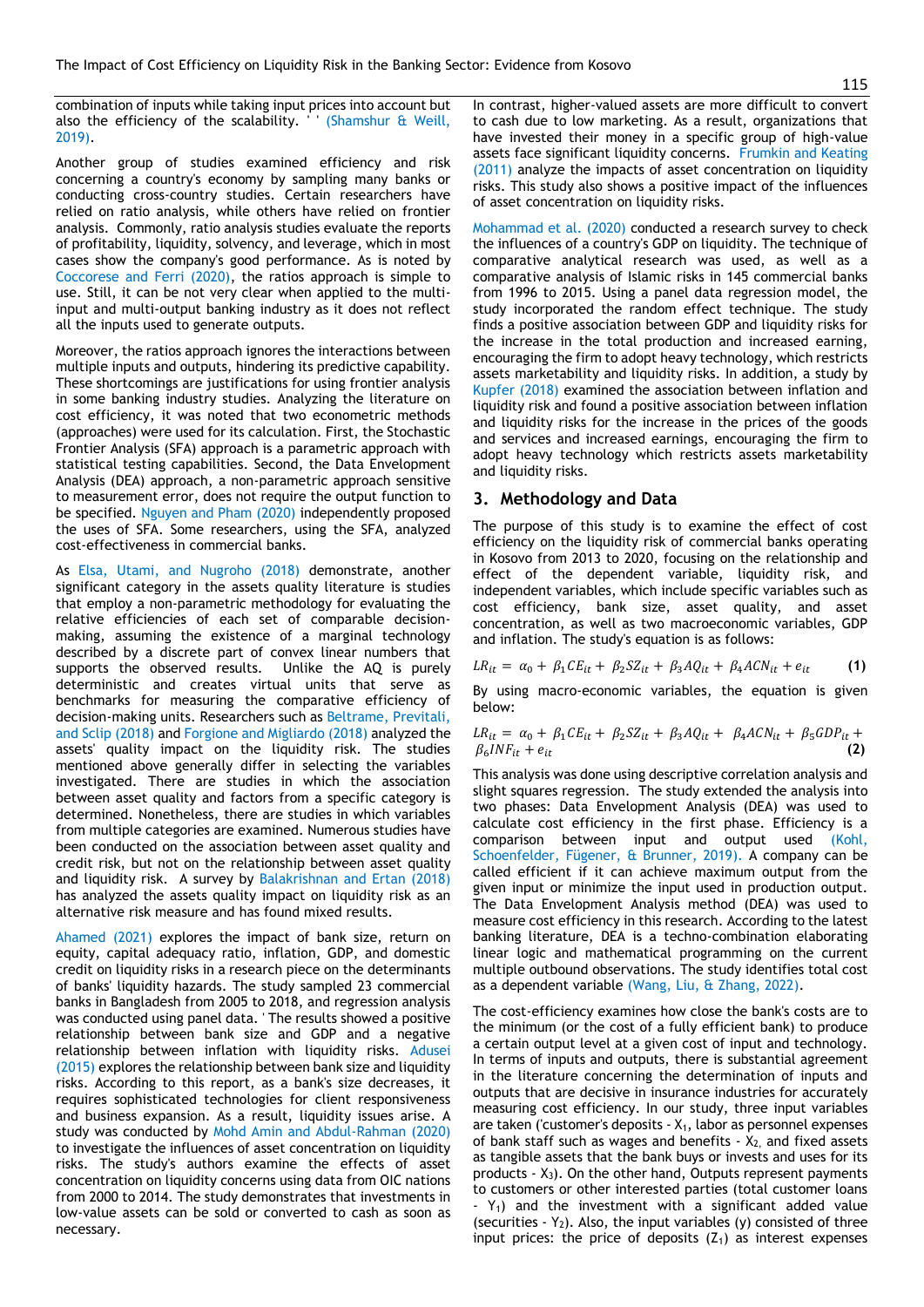divided by total deposits, the price of labor  $(Z_2)$  as personnel expenses divided by the total assets, and the price of capital  $(Z_3)$  as operating expenses minus personnel expenses divided by total fixed assets. In the second phase, the FEM was used to examine the variables we used, which are believed to be principal in explaining performance risk and liquidity. Four distinct bank variables were evaluated in the first stage: bank size (SZ), asset quality (AQ), and asset concentration (ACN), as well as two macroeconomic variables: GDP and inflation. The LR stands for liquidity risk, and the CE stands for cost efficiency Table 1. Variables and measurements

as determined by the DEA. We used macroeconomic variables in the second specification. The World Development Indicators provide macroeconomic data on GDP and inflation. Liquidity risk (LR) is a dependent variable, whereas bank-specific factors include cost efficiency (CE), bank size (SZ), asset quality (AQ), and asset concentration (AC) (ACN).

Additionally, two macroeconomic indicators are used: gross domestic product (GDP) and the rate of inflation (INF). The determinants of risk liquidity are listed in Table 1.

In equation (6), subscript (i) presented the individual bank and made the different banks according to their characteristics. While (i) represents the years. The FEM equations with

 $LR_{it} = \beta_{1i} + \beta_2 CE_{it} + \beta_3 SZ_{it} + \beta_4 A Q_{it} + \beta_5 AC N_{it} + u_{it}$  (7)

 $\beta_6 INF_{it} + \beta_7 GDP_{it} + u_{it}$  (8)

Descriptive statistics were used to describe and summarize the ratios of the variables in the study, including liquidity risk, cost efficiency, size, asset quality, asset concentration GDP, and inflation. They are presented in Table 2. The first point to note is that there is a considerable level of efficiency (78.8%) of banks operating in Kosovo, perhaps due to technological innovations or even the efficiency of employees in these banks. The table also shows that size has a very high average value (5,593). ACN has significant average values (0.713). The average ACN indicates the adequacy of a bank. They show the company's position regarding the adequacy of total deposits and assets versus total loans. The AQ has an opposing average (- 0.001) if it is not significant to indicate a correlation between the dependent variable and other specific variables. GDP and inflation as independent macroeconomic variables significantly impact, especially inflation (1.032). This is likely to be the

 $LR_{it} = \beta_{1i} + \beta_2 CE_{it} + \beta_3 SZ_{it} + \beta_4 A Q_{it} + \beta_5 AC N_{it} +$ 

**4. Empirical Results and Discussions**

result of macroeconomic developments in Kosovo.

understudy constructs are given as under:

| <b>Symbols</b> | <b>Variables</b>       | <b>Measurements</b>                                   | <b>Sources</b>                               |
|----------------|------------------------|-------------------------------------------------------|----------------------------------------------|
| LR.            | Liquidity risk         | (In of Total loans / Deposits and short term funding) | (Choudhary & Limodio, 2021)                  |
| CE             | Cost efficiency        | DEA approach                                          | (Ton Nu Hai, Bui Dung, & Speelman, 2018)     |
| SZ.            | Size of the bank       | The logarithm of total assets                         | (Abeyrathna & Priyadarshana, 2019)           |
| AQ             | Asset quality          | Loss loan reserve / Gross loans                       | (Bholat, Lastra, Markose, Miglionico, & Sen, |
|                |                        |                                                       | 2018)                                        |
| <b>ACN</b>     | Asset concentration    | Total loans / Total assets                            | (Sarwar, Muhammad, & Zaman, 2020)            |
| <b>GDP</b>     | Gross domestic product | The real growth rate of GDP                           | (Tümer & Akkuş, 2018)                        |
| <b>INF</b>     | Inflation              | Inflation rate                                        | (Athari, Alola, Ghasemi, & Alola, 2021)      |

The article examines the descriptive statistics that show the maximum values, standard deviation, mean values, and minimum values of all the variables. Moreover, a correlation matrix was used to check the association and the variance inflation factor (VIF) to examine the multicollinearity. The VIF equations are given below:

$$
\mathsf{R}^2 \mathsf{Y} \longrightarrow Y_{it} = \alpha_0 + \beta_2 X_{2it} + \beta_3 X_{3it} + \beta_4 X_{4it} + \beta_5 X_{5it} + e_{it} \text{ (2)}
$$

$$
j = R_Y^2, R_{X1}^2, R_{X2}^2, R_{X3}^2, R_{X4}^2, R_{X5}^2
$$
 (3)

$$
Tolrance = 1 - R_j^2 VIF = \frac{1}{Tolerance}
$$
 (4)

In addition, the Hausman test has also been applied to check the best model. If the probability value is lower than 0.05, FEM is suitable and vice versa. The equation is given as under:

$$
H = (b_1 - b_0) (Var (b_0) - Var (b_1)) (b_1 - b_0)
$$
\n(5)

The present research applied the FEM because the major feature of FEM is that it was suitable when the Hausman test exposed a probability value lower than 0.05. In addition, FEM also controls the effects of autocorrelation and heteroscedasticity on the results that disturb the results (Abe, [Taniguchi, Kawachi, Watanabe, & Tamiya, 2021\)](#page-5-2). The FEM equation is given below:

$$
Y_{it} = \beta_{1i} + \beta_2 X_{2it} + \beta_3 X_{3it} + \beta_4 X_{4it} + \beta_5 X_{5it} + u_{it}
$$
 (6)

**LR CE SZ AQ ACN GDP INF Mean** 6.137 0.788 5.593 - 0.001 0.713 0.355 1.032 **Median** 6.194 0.806 5.629 - 0.001 0.704 0.580 0.900 **Stand. Dev.** 1.711 0.213 0.269 0.003 0.058 0.454 1.160 **Minimum** 2.797 0.232 5.023 - 0.015 0.596 - 0.653 - 0.900 **Maximum** 9.587 1.000 6.009 0.007 0.857 0.690 3.200 **Obs.** 224 224 224 224 224 224 224

Table 2. Descriptive statistics of variables

Source: Own survey

Table 3 contains the results of the correlation analysis, which is based on the relationship between the dependent and independent variables. This point demonstrates that all explanatory variables are correlated. In other words, this is an attempt to prevent difficulties associated with attempt to prevent difficulties associated with multicollinearity. Cost efficiency has a positive correlation with liquidity risk at significant level of 96% ( $r = 0.187$ ,  $p = 0.04$ ). Unlike cost efficiency, LLR ( $r = 0.159$ ,  $p = 0.079$ ) has a positive and significant level of 92%, LTA ( $r = 0.271$ ,  $p < 0.001$ ) and Size  $(r = 0.450, p < 0.001)$ , have a positive and very significant correlation at a significant level of 99%. Macroeconomic variables show a low positive but not significant correlation (r = 0.010) with liquidity risk, but not inflation which has a low negative correlation with significant level of 98.73% (r = - 0.032) but significant ( $p = 0.012$ ).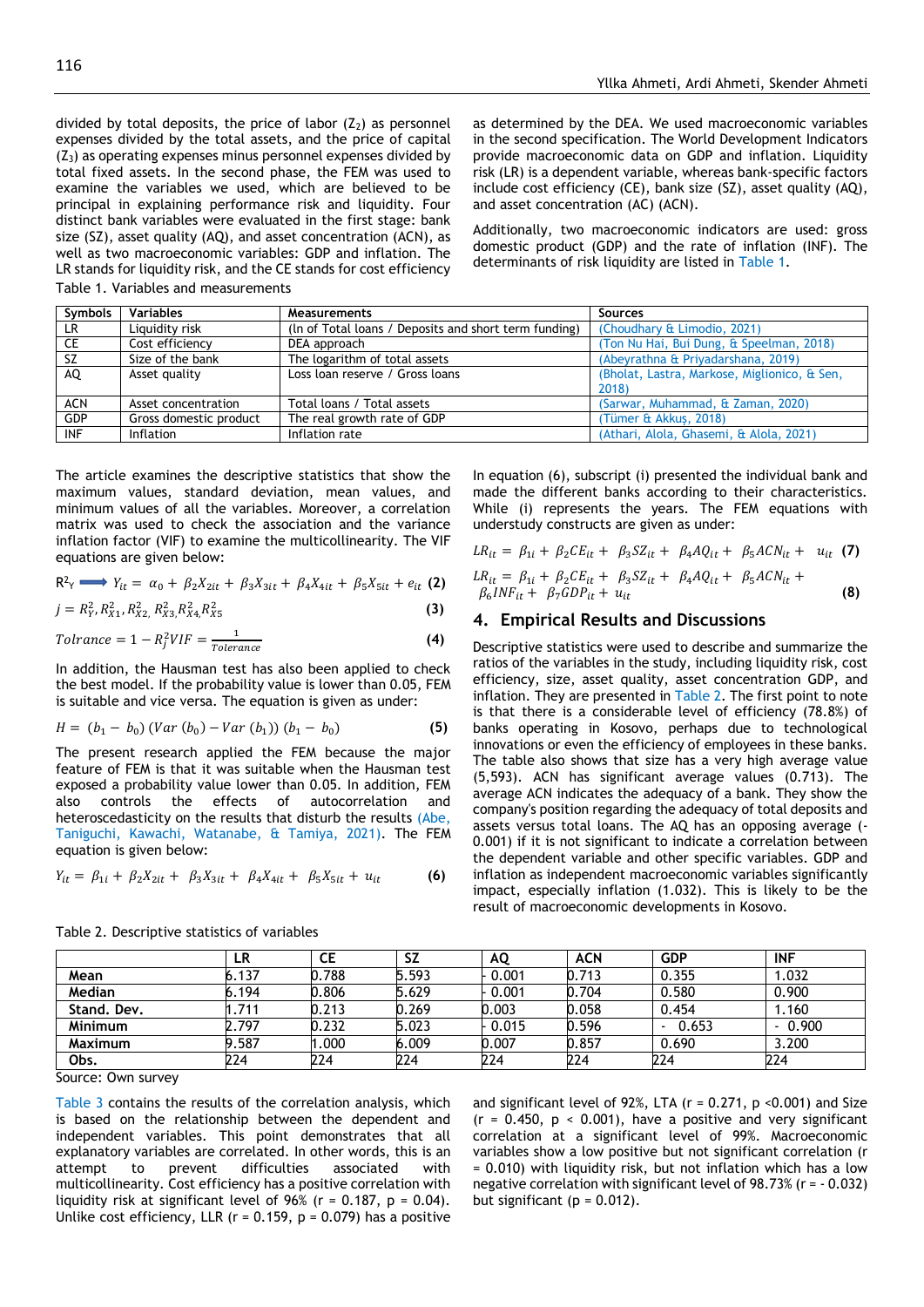|            | LR         | СE         | AQ        | <b>ACN</b> | SΖ         | <b>GDP</b> | <b>INF</b> |
|------------|------------|------------|-----------|------------|------------|------------|------------|
| LR         |            |            |           |            |            |            |            |
| СE         | 0.18750    |            |           |            |            |            |            |
| AQ         | 0.15867    | $-0.13815$ |           |            |            |            |            |
| ACN        | 0.27104    | $-0.13257$ | $-0.0328$ |            |            |            |            |
| <b>SZ</b>  | 0.45025    | $-0.56496$ | 0.1550    | $-0.00852$ |            |            |            |
| GDP        | 0.00971    | 0.03476    | $-0.0576$ | $-0.02477$ | $-0.02059$ |            |            |
| <b>INF</b> | $-0.03203$ | 0.04958    | 0.0411    | 0.09377    | 0.12699    | 0.14460    |            |
| $\sim$     |            |            |           |            |            |            |            |

Table 3. Correlation analysis

Source: Own survey

The article examined multicollinearity using the VIF, and the results suggested that the VIF value is less than five and that the reciprocal of the VIF is greater than 0.20. These numbers revealed the absence of multicollinearity. These findings are summarized in Table 4.

Table 4. Variance inflation factor

|            | <b>VIF</b> | 1/VIF |
|------------|------------|-------|
| LR.        | 2.739      | 0.365 |
| CE         | 1.810      | 0.552 |
| AQ         | 2.431      | 0.411 |
| <b>ACN</b> | 3.923      | 0.255 |
| <b>SZ</b>  | 1.723      | 0.580 |
| GDP        | 2.375      | 0.421 |
| <b>INF</b> | 3.102      | 0.322 |
| Mean VIF   | 2.586      |       |

In addition, the Hausman test was applied to check the suitable model, and the results exposed less than a 0.05 probability value. This value indicated that the FEM is appropriate. Table 5 shows these outcomes.

| Table 6. FEM results of specific variables |  |  |  |  |  |  |
|--------------------------------------------|--|--|--|--|--|--|
|--------------------------------------------|--|--|--|--|--|--|

Table 5. Hausman test

|                       | Coef. |
|-----------------------|-------|
| Chi-square test value | 4.763 |
| P-value               | 0.000 |

After conducting the preliminary analysis, the study evaluates the panel data model for determining the effect of independent variables on banks' liquidity risk. The results of the evaluation model are presented in the Tables below. The evaluations are executed through the FEM. To test the factors affecting liquidity risk, we have included two sets of variables: variables representing the banking sector (CE, SZ, AQ, and ACN) and macroeconomic variables (GDP and Inflation). The first model includes only variables that represent banking characteristics. By comparison, the second model includes all variables to determine the effect of macroeconomic variables and if the first model's results will change: We used panel data and included seven Kosovo-based banks. The first table summarizes the results of the first model:

| <b>Variables</b>     | Coefficient | Std. Error | t-ratio  | p-value |       |
|----------------------|-------------|------------|----------|---------|-------|
| Const                | $-19.780$   | 6.869      | $-2.880$ | 0.004   | ***   |
| CE                   | 2.261       | 1.114      | 2.029    | 0.044   | $***$ |
| <b>SZ</b>            | 3.384       | 0.522      | 6.486    | 0.001   | ***   |
| AQ                   | 61.597      | 34.985     | 1.761    | 0.079   |       |
| <b>ACN</b>           | 8.883       | 1.833      | 4.847    | 0.001   | ***   |
| R squared            |             |            |          | 0.305   |       |
| Adjusted R square    |             |            |          | 0.288   |       |
|                      |             |            |          | 16.792  |       |
| $P-value(F)$         |             |            |          | 0.000   |       |
| Durbin - Watson<br>. | .           |            |          | 0.730   |       |

Model 1: FEM, using 224 observations, included 7 cross-sectional units, Time-series length = 8, Dependent variable: LR Source: Own survey

The coefficient of determination R2 measures the proportion of variability in the dependent variable explained by independent variables. The model shows that R2 is 0.305, indicating that a 30.5% variation in liquidity risk is defined by the independent variables: CE, Size, AQ, and ACN. The second model presents the second equation's results, including the model's two macroeconomic variables (GDP and Inflation). Considering the data from the estimates from model 2, liquidity risk is more influenced by bank-specific factors than by macroeconomic factors. As they are within the control of management, these specific factors are a major concern for the bank. As such, they will affect the bank's risk presentation and risk level, which at the same time influences liquidity management decisions. Analyzing all independent variables, changes in cost efficiency have a relatively high positive and significant impact (p <0.05) on changes in liquidity risk. This indicates that the level of liquidity risk increases with an increasing level of costefficiency. The positive relationship between cost efficiency and liquidity risk is dependable on the findings of

Tvaronavičienė et al. (2018). This positive impact of cost efficiency on liquidity risk implies the need to closely monitor banking behavior towards risk and return trade-off objectives. It is also essential to install joint management of liquidity risk and efficiency in the banking sector. According to the results mentioned above (in both models), bank size is substantial and positive, suggesting that the larger the bank, the greater the liquidity risk, and the larger the bank, the greater the instability. Additionally, a positive bank size ratio shows a proclivity to raise liquidity risk. As a result, the larger the bank, the greater the likelihood of developing liquidity risk. Additionally, the writers observed an encouraging indicator. Asset concentration (ACN) and liquidity risk have positive and significant relationships. High capital banks have high-risk tolerance due to their strong ability to absorb losses. Although capital acts as a safety buffer against the deterioration of asset values, it also creates incentives for risk-taking. These findings are consistent with Smaoui, Mimouni, Miniaoui, and Temimi (2020Smaoui et al. (2020).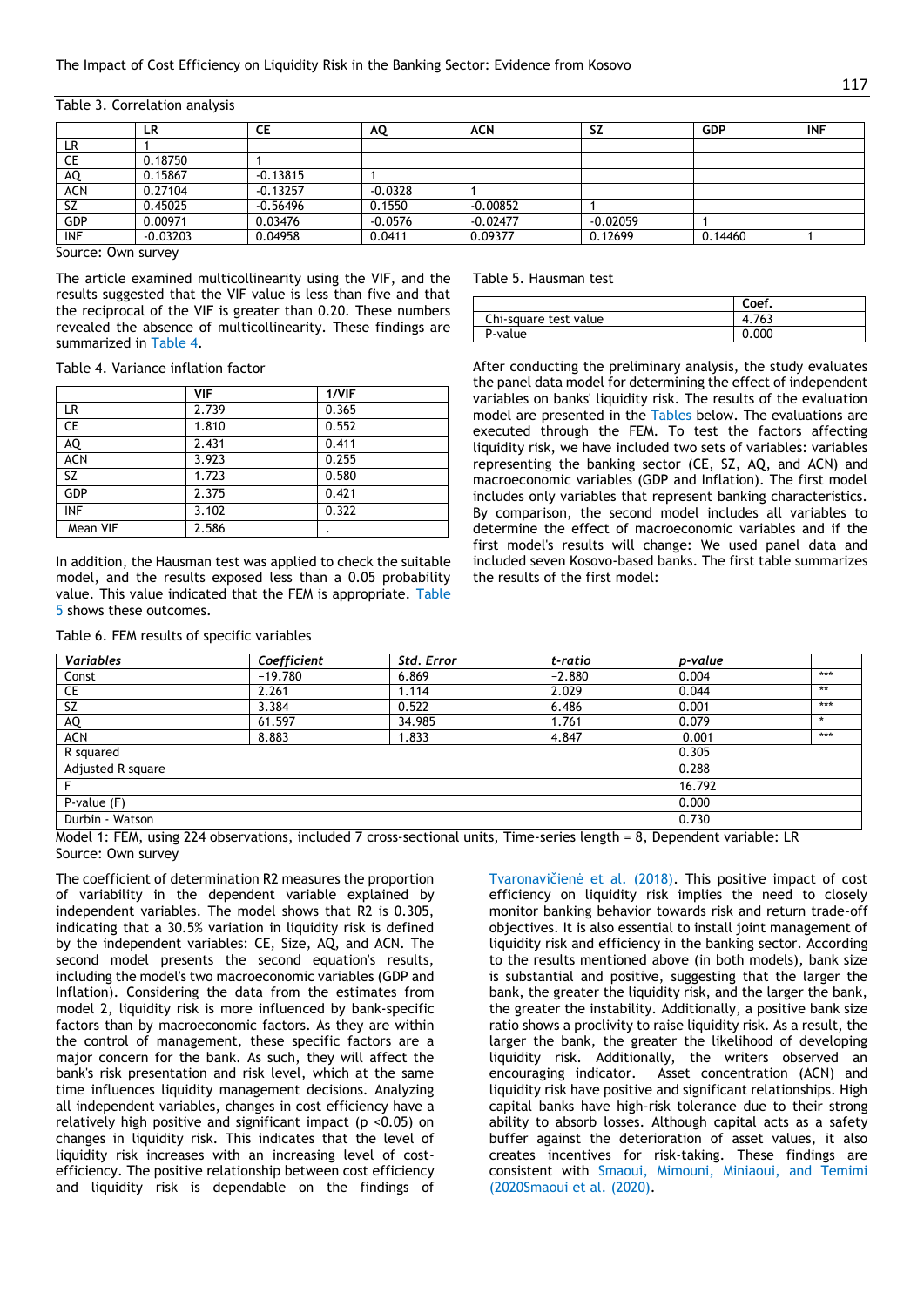| <b>Variables</b>                                                                                                       | Coefficient | Std. Error | t-ratio  | p-value |         |
|------------------------------------------------------------------------------------------------------------------------|-------------|------------|----------|---------|---------|
| Const                                                                                                                  | $-20.903$   | 6.818      | $-3.066$ | 0.003   | ***     |
| CE                                                                                                                     | 2.724       | 1.119      | 2.434    | 0.014   | **      |
| SZ                                                                                                                     | 3.601       | 0.522      | 6.893    | 0.001   | ***     |
| AQ                                                                                                                     | 65.755      | 34.673     | 1.896    | 0.059   | $\star$ |
| ACN                                                                                                                    | 9.462       | 1.825      | 5.184    | 0.001   | ***     |
| GDP                                                                                                                    | 0.195       | 0.229      | 0.855    | 0.394   |         |
| <b>INF</b>                                                                                                             | $-0.231$    | 0.092      | $-2.518$ | 0.013   | **      |
| R square                                                                                                               |             |            |          | 0.330   |         |
| Adjusted R square                                                                                                      |             |            |          | 0.305   |         |
| F                                                                                                                      |             |            |          | 13.223  |         |
| $P-value(F)$                                                                                                           |             |            |          | 0.000   |         |
| the del De FFH color 224 elementing the luding 7 agents continual culto Time controlleration of Demondent control of D |             |            |          |         |         |

#### Table 7: FEM results of all variables

Model 2: FEM using 224 observations, including 7 cross-sectional units, Time-series length = 8, Dependent variable: LR

#### Source: Own survey

The same findings apply to the variable quality of banks' assets (AQ), which has a positive but not high significant relationship with liquidity risk. The same results are confirmed by Abdelaziz, Rim, and Helmi (2020). This means that the higher the ratio, the riskier the loans are, and vice versa. Apart from being non-significant, the signs in both models are different, and hence we do not consider it an explanatory variable for liquidity risk. In terms of macroeconomic factors, inflation significantly negatively impacts liquidity risk. So, growth in inflation level affects the increase of liquidity level. The results are similar to the findings of Hassan, Khan, and Paltrinieri (2019) but contradict the findings. Meanwhile, despite its positive beta value, GDP as a second macroeconomic variable has a negligible effect on liquidity risk. Additionally, I discovered the same findings.

The results showed that bank size has a positive relation to liquidity risks. These results are supported by Ahamed (2021), which show that when the firms have a large firm size, they mostly have investments frozen in the heavy technological and other physical assets that are less likely to be converted into cash. Hence, the large size causes liquidity risks. The results showed that asset concentration has a positive relation to liquidity risks. These results are supported by Mohd Amin and Abdul-Rahman (2020), which shows that when the banks or other financial or non-financial organizations rely on putting the money in a single investment or debt portfolio and acquiring particular assets, it becomes difficult for them to convert the assets into cash whenever they require. So, asset concentration creates liquidity risks. The results showed that GDP has a positive relation to liquidity risks. These results are supported by Asutay et al. (2020), which show that when the GDP growth rate is high in a country, the money is invested into large technologies or other high-value assets with less frequent marketability. As a result, the firms have to face liquidity risks. The results showed that inflation has a negative relation to liquidity risks. These results are supported by Kupfer (2018), which shows that the firms spend money on low-value assets with high marketability because of low purchasing power during the inflationary period. So, inflation reduces the liquidity risks.

#### **5. Conclusion**

This paper explores the relationship between cost efficiency and liquidity risk in seven Kosovo banks for the period (quarterly) from 2013 to 2020. We have measured cost efficiency using the DEA approach. While analyzing the impact of cost efficiency and other variables, we apply the FEM model. Several of our findings are congruent with those reported in the prior literature in this field of inquiry. The data indicate that cost-effectiveness has a positive and significant effect on liquidity risk, implying that cost-effectiveness is a factor that motivates the bank to accept the risk. Given the strong link, it is critical to manage cost efficiency and liquidity risk to meet the bank's objectives. The fact that efficient banks benefit

from lower costs and present incentives to invest in high-risk loans and instruments signals regulators to closely monitor these banks and their risk portfolios. In addition to cost efficiency, there is also evidence of the importance of bank size (SZ) and asset concentration (ACN) as well as asset quality (AQ) and lower inflation in liquidity risk. At the same time, other factors such as GDP do not significantly impact liquidity risk.

In contrast to liquidity ratios and the broad causes of this risk, this study contributes by examining cost-effectiveness as another proxy for liquidity risk. Profitable banks have reduced costs and are also more attractive to potential investors in higher-risk loans, which signals regulators to conduct a closer examination of these banks' performance and risk portfolios. As a result, this study also supports the need for regulatory measures such as Basel III's proposed liquidity risk norms.

#### **6. Limitations and Future Directions**

We were presented with some limitations during the analysis of the impact of cost efficiency on liquidity risk. First, the current research focused only on Kosovo's seven major commercial banks. Future research can be conducted by taking a larger sample by taking banks from across the region or comparing other market-based and bank-based economies. The data was obtained to cover eight years, which may be longer, but we were forced to limit ourselves to this period because of its unavailability and time constraints. That is why we obtained quarterly data from the financial statements. Future researchers can obtain annual data from the financial statements and extend the research period by expanding the number of sample banks from countries in the region.

#### **References**

- Abdelaziz, H., Rim, B., & Helmi, H. (2020). The Interactional Relationships Between Credit Risk, Liquidity Risk and Bank Profitability in MENA Region. *Global Business Review, 13*, 9-19. doi:https://doi.org/10.11772F0972150919879304
- <span id="page-5-2"></span>Abe, K., Taniguchi, Y., Kawachi, I., Watanabe, T., & Tamiya, N. (2021). Municipal long‐term care workforce supply and in‐home deaths at the end of life: Panel data analysis with a fixed‐effect model in Japan. *Geriatrics & Gerontology International, 21*(8), 712-717.
- <span id="page-5-3"></span>Abeyrathna, S., & Priyadarshana, A. (2019). Impact of Firm size on Profitability. *International Journal of Scientific and Research Publications, 9*(6), 561-564. doi:http://dx.doi.org/10.29322/IJSRP.9.06.2019.p9081
- <span id="page-5-1"></span>Adusei, M. (2015). The impact of bank size and funding risk on bank stability. *Cogent Economics & Finance, 3*(1), 477- 489.
- <span id="page-5-0"></span>Ahamed, F. (2021). Determinants of Liquidity Risk in the Commercial Banks in Bangladesh. *European Journal of Business and Management Research, 6*(1), 164-169. doi:https://doi.org/10.24018/ejbmr.2021.6.1.729